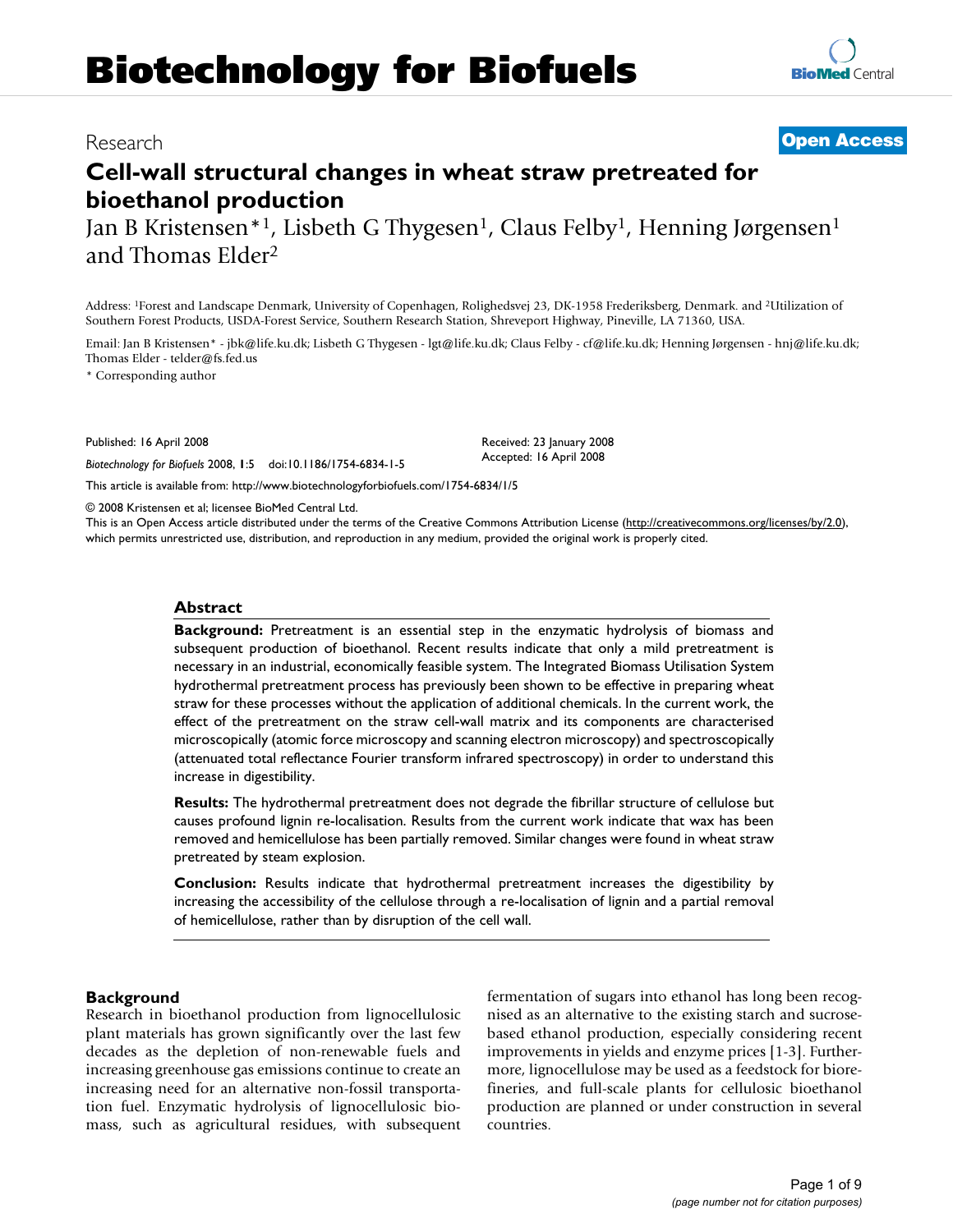Two process steps are involved in the conversion of lignocellulose into bioethanol: (1) enzymatic hydrolysis of the cell-wall carbohydrates, cellulose and in some cases hemicellulose, into monomers; and (2) fermentation of the monomers into ethanol. Often the two processes are integrated into simultaneous saccharification and fermentation (SSF). A common feature of the enzymatic hydrolysis step is the need for pretreatment of the lignocellulosic material resulting in a more efficient reaction despite the recalcitrant nature of the plant cell wall [4].

While a costly step in production, optimal pretreatment is important from an economic viewpoint, as it has an impact on product yields and concentration, the rate of hydrolysis and fermentation, enzyme loading, waste products and fermentation toxicity [5]. The effect of the pretreatment has been described as a disruption of the cell-wall matrix including the connection between carbohydrates and lignin, as well as depolymerising and solubilising hemicellulose polymers [6]. This improves access for the saccharifying enzymes and alleviates mass-transport limitations [5]. Pretreatment is also able to change the degree of cellulose crystallinity [7].

There are several different ways of pretreating biomass, depending on the type, composition and subsequent processing technology that will be applied. The most widely investigated pretreatment technologies are thermochemical treatments such as dilute acid treatment (with or without rapid steam decompression (explosion)) [8-10] and ammonia pretreatment [11,12]. Hydrothermal pretreatment without the use of chemicals has also proven to be effective [13,14]. For a review of the most important pretreatment methods, see [5,15].

Recently, an EU-funded project on the co-production of bioethanol and electricity (Integrated Biomass Utilization System - IBUS) has resulted in a hydrothermal pretreatment process for wheat straw that has proven to be effective at preparing straw for enzymatic hydrolysis [16]. The process is designed to handle large particles (pieces of straw over 5 cm in length) and run at high dry-matter levels (exceeding 30% w/w) [16]. In the process, the straw is treated with water while being moved through a countercurrent reactor at a temperature of 190-200°C. The wash water can be recycled and salt and solubilised hemicellulose sugars can be isolated [16]. A pretreatment pilot plant with a capacity of up to 1000 kg/hour has been working since 2006. As described in [16] and [17], the pretreated straw can be enzymatically liquefied, saccharified and subsequently fermented into ethanol at initial dry-matter levels of up to 40% w/w. Recent SSF experiments with an initial dry-matter content of 27% (w/w) have produced ethanol levels of over 60 g/kg slurry [18]

Atomic force microscopy (AFM) has proven to be a powerful tool for visualising the surface of plant cell walls [19- 22] including modification of plant fibres and pulp [23- 25]. In the present study, AFM and scanning electron microscopy (SEM) investigations of the effects of hydrothermal treatment on straw cell wall disruption, composition, ultrastructure and surface properties were carried out in order to better understand the increased susceptibility to enzymatic hydrolysis. Chemical decomposition into constituent polymer classes was carried out for all sample types. Attenuated total reflectance Fourier transform infrared (ATR-FTIR) spectroscopy was used as an analytical tool to qualitatively determine the chemical changes in the lignocellulosic material upon pretreatment. For comparison, analyses were also carried out on  $SO_2$ -impregnated steam-explosion pretreated wheat straw. Steam explosion is a widely recognised pretreatment [8].

#### **Results and discussion** *Straw composition*

As seen in Table 1, the main effect of the hydrothermal pretreatment on the composition of the biomass is the partial but substantial removal of hemicelluloses. All measurable arabinan is removed and the xylan content is reduced from 24.5% to 5.2%. Consequently, the overall cellulose content increases. After delignification of the pretreated material, no Klason lignin can be detected. The composition of the straw that has undergone  $SO_2$ -impregnated steam explosion is similar to that of the hydrothermally pretreated straw except for a slightly higher xylan content at 7.8%.

#### *ATR-FTIR spectroscopic analysis*

ATR-FTIR spectroscopy was used as an analytical tool to qualitatively determine the chemical changes in the sur-

#### **Table 1: Compositions**

|                               | Cellulose | <b>Xylan</b> | Arabinan | Klason lignin | Ash |
|-------------------------------|-----------|--------------|----------|---------------|-----|
|                               |           |              |          |               |     |
| Straw, untreated              | 39.8      | 24.5         | 2.8      | 22.6          | 4.2 |
| Pretreated straw              | 59.0      | 5.2          | 0.0      | 25.5          | 5.6 |
| Delignified, pretreated straw | 75.I      | 9.8          | 0.0      | 0.0           | 8.8 |
| Steam-exploded straw          | 56.7      | 7.8          | 0.7      | 23.6          | 6.3 |

Contents expressed as percentages, based on dry matter.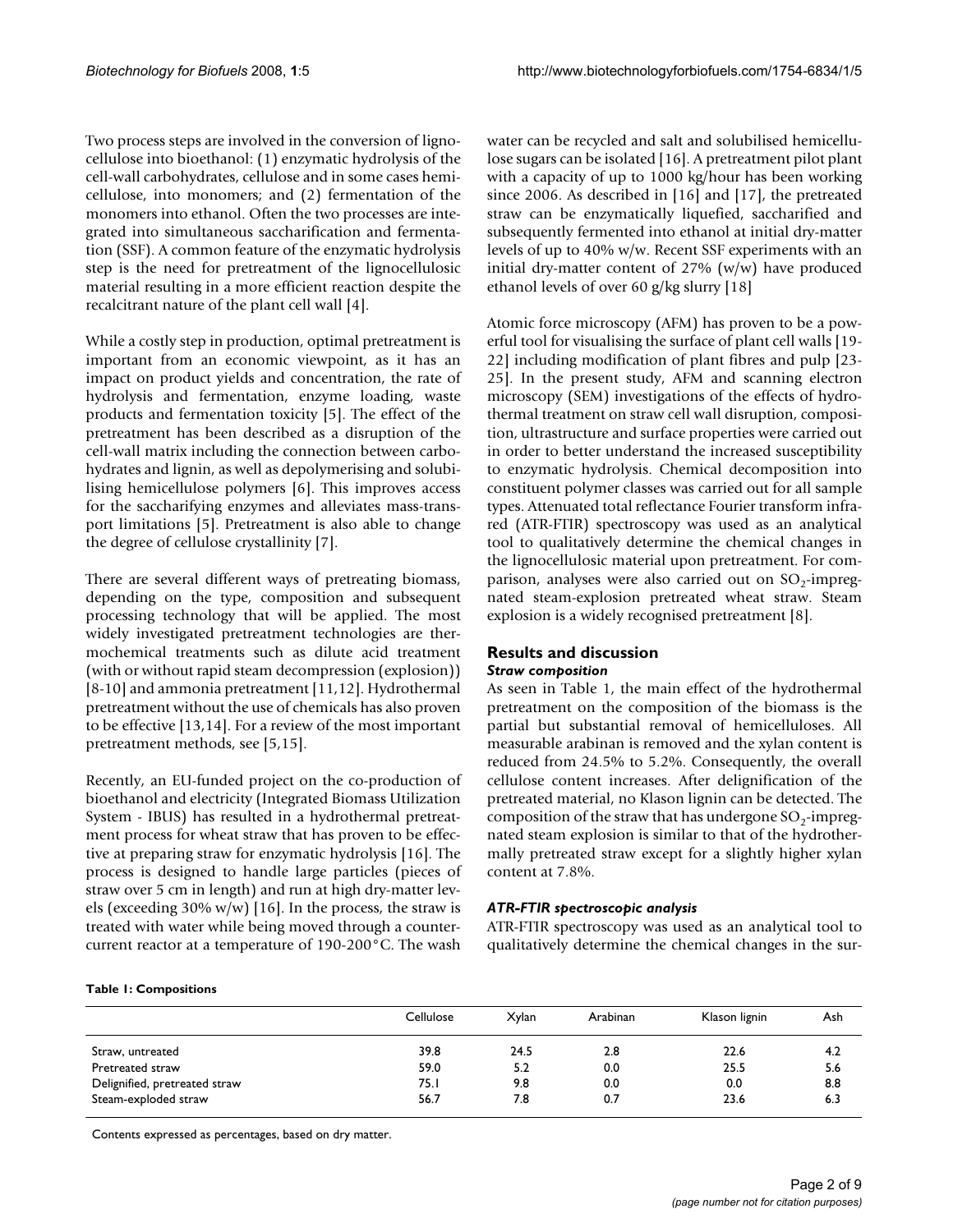face of pretreated straw to complement and understand the microscopic investigations. The FTIR spectra of untreated, hydrothermally pretreated, delignified hydrothermally pretreated and steam-exploded straw samples are shown in Fig. 1A. Excerpts of the four spectra are presented in Fig. 1B.

One of the effects of the pretreatment is the removal of wax from the straw: Fig. 1A shows that the  $CH_2$ - stretching bands at approximately 2850 and 2920 cm-1 (see [26]) are reduced for the pretreated straw sample, signifying a reduction in the amount of the aliphatic fractions of waxes.

Two interesting features are shown in Fig. 1B. First, it can be seen that the carbonyl band at 1735 cm-1, which has been ascribed to hemicelluloses [27-29] is reduced for the pretreated straw. This is expected as the pretreatment is known to remove a large portion of the hemicelluloses as shown in Table 1 and in Thomsen et al. [16]. Second, lignin bands at approximately 1595 and, in particular, 1510 cm-1 (aromatic ring stretch) [30] are strongly enhanced in the hydrothermally pretreated sample compared with both untreated wheat straw and delignified hydrothermally pretreated straw, where these peaks are reduced (Fig. 1B). One explanation for this could be a relative increase in the amount of lignin due to the removal of hemicelluloses. Another reason could be that lignin is



#### **Figure 1**

**Spectroscopy**. ATR-FTIR spectra of untreated, hydrothermally pretreated, delignified hydrothermally pretreated and steamexploded wheat straw. **(A)** Complete spectra of all treatments. **(B)** Excerpt of spectra. All spectra are separated to ease comparison. The arrow in A points to the bands at 2850 and 2920 cm<sup>-1</sup> (CH<sub>2</sub>- stretching bands ascribed to wax). The vertical lines in B mark the positions of the bands at 1735 (carbonyl, ascribed to hemicellulose), 1595 and 1510 cm<sup>-1</sup> (aromatic ring stretch, ascribed to lignin).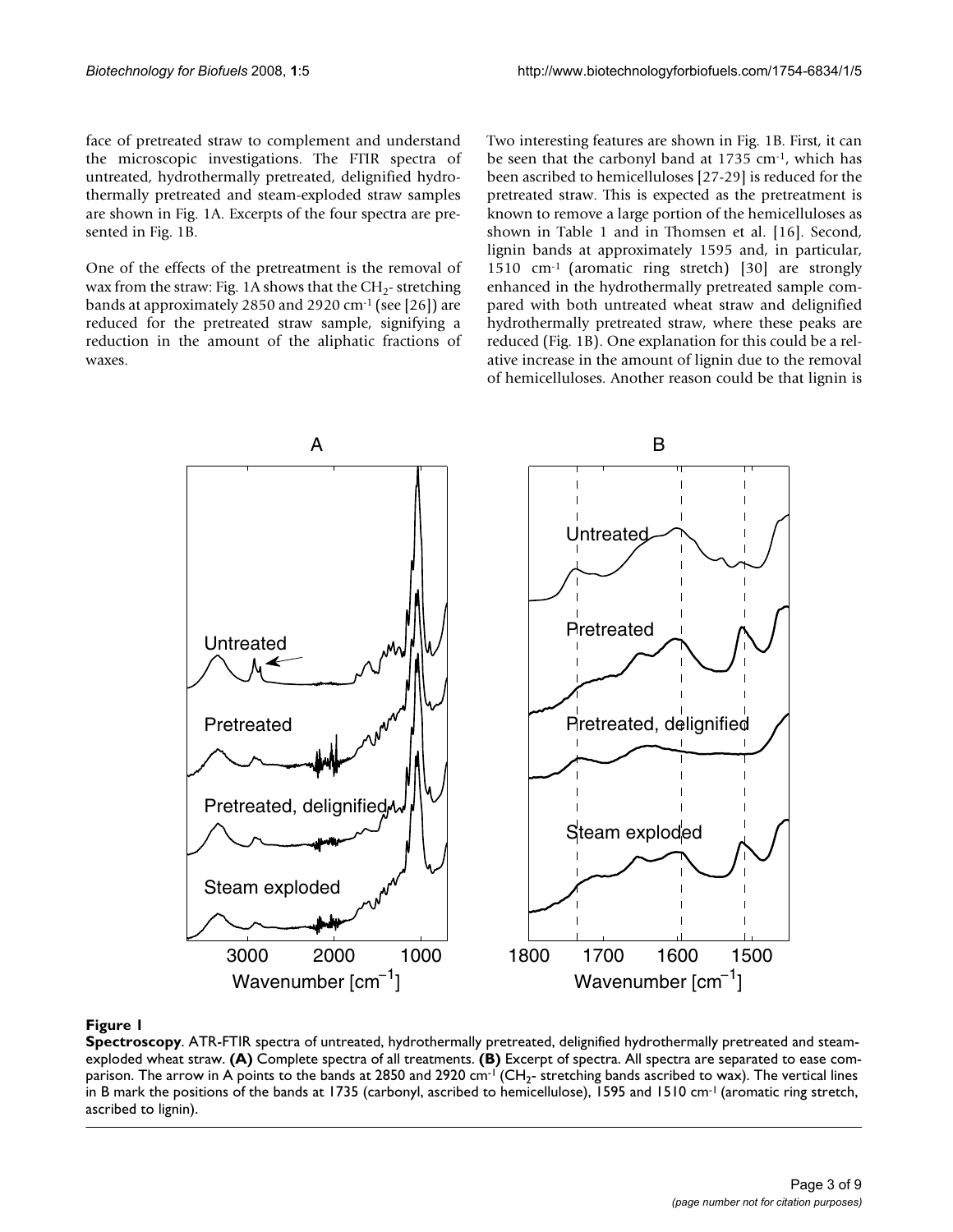released and re-deposited on the surface (ATR-FTIR spectroscopy is a surface technique; according to [26,31] the penetration depth in straw is approximately 0.5-3 μm with the signal intensity exponentially decreasing with penetration depth). The increase in lignin is believed to be too significant to be only due to the hemicellulose removal.

One of the strategies employed in increasing enzymatic convertibility is to decrease cellulose crystallinity [15]. Differences between samples with regard to the relative amounts of amorphous and crystalline cellulose have earlier been described through infrared peak ratios. At least four different peak pairs have been proposed [32,33]. Of these, only the peak pair  $1429 \text{ cm}^{-1}$  (crystalline) and 893 cm-1 (amorphous) is seen for the samples of the present study. The peak ratio for the untreated straw was 0.56, while it was 0.52 for the pretreated straw. In the study by Wistara et al. [33], values from 0.46 to 0.56 were reported, and from this and other results the authors claimed that there was no difference in crystallinity between their samples. When comparing their results with ours, it appears that the pretreatment does not adversely affect the degree of cellulose crystallinity. More precise measurements of cellulose crystallinity are needed to confirm this result.

#### *SEM and AFM images*

Based on the results from ATR-FTIR spectroscopy, SEM and AFM were used to gather information on the effect of the hydrothermal pretreatment on the ultrastructure and possible disruption of the cell wall.

When untreated, the anatomy of the harvested, chopped wheat straw is easily recognisable, with sheath leaves surrounding the straw itself (Fig. 2A). The various cell types of the straw wall can be seen, including epidermis cells, parenchyma cells, vascular bundles (phloem and xylem) as well as thick-walled fibre cells, as seen in the SEM micrograph presented in Fig. 2B. Imaging by AFM of parenchyma cells lining the straw cavity reveals the appearance of interwoven cellulose microfibrils of the primary wall (Fig. 2C). These particular cells are largely unlignified [34] but microfibrils are partially embedded in what is believed to be hemicellulosic polymers (lefthand side of Fig. 2C).

Initially, the most apparent effect of the hydrothermal pretreatment apart from a colour change from yellow into dark brown is the partial defibration, or separation of individual fibres and cell types of the wheat straw. Although the pretreated material is quite heterogeneous and contains larger pieces (up to about 1 cm) that are easily recognised as straw, a significant fraction consists of cells that are either completely or partially separated from each other (Fig. 2D).

All individual fibres (and most other cell types) seem to be intact despite the hydrothermal treatment, rather than being broken or otherwise disrupted (Fig. 2D and 2E). When looking more closely at the pretreated fibres it becomes apparent that the surface is covered with 'debris' and a thin layer of deposits that seems to be covering the whole surface (Fig. 2E). This debris could be fractions of middle lamellae. When further investigating the pretreated fibre surfaces through AFM, it was not possible to identify any primary or secondary wall cellulose microfibrils (such as seen in untreated fibre cell walls; Fig. 2C). Instead, an uneven surface of spherical and globular shapes was seen (Fig. 2F). These globular shapes (diameter approximately 20-100 nm) are characteristic of lignin deposits as reported in the literature [22,25,35], and this interpretation is in accordance with the spectroscopic findings of higher surface lignin concentrations.

Initially, delignification did not have a great effect on the overall structure of the pretreated material apart from a change in colour; the straw was still only partially defibrated (Fig. 2G), presumably due to the hemicellulose content of the middle lamella [34]. However, upon closer observation, the surface of the individual fibres had changed drastically. The uneven surface now appeared smooth and cellulose aggregates (macrofibrils) running in the direction of the fibre could be seen, as in the SEM image in Fig. 2H. When investigating the delignified fibre surfaces with AFM, the globular shapes of deposited lignin were not seen. Instead, intact surfaces believed to be primary and secondary wall lamellae were observed. Due to the mixing of fibres and other cell types during the pretreatment it was not possible to investigate the same straw cavity parenchyma cells as with the untreated straw. However, numerous scans of different cells revealed several surfaces with similar primary walls to the parenchyma cells. The microfibrils of these primary walls displayed the same interwoven structure as previously seen and were partially embedded in non-cellulosic polymers (Fig. 2I). It should be added, that with AFM only relatively smooth surfaces are successfully imaged.

Surprisingly, neither the overall or fibrillar structure of the individual fibres seems to show large structural changes such as the rupture of fibres or a visible increase of porosity, which are believed to be associated with thermal pretreatments. No holes or cracks were seen in the fibres and AFM did not indicate that the accessibility of the internal parts of the cell wall matrix had been improved due to structural dislocations. Rather, the primary and secondary cell walls appeared to be fully intact, except for the pits and simple perforations that already exist in certain cell types [36]. Despite these observations of a substrate where the skeletal structure is intact and the crystallinity of the cellulose does not appear to have been lowered, the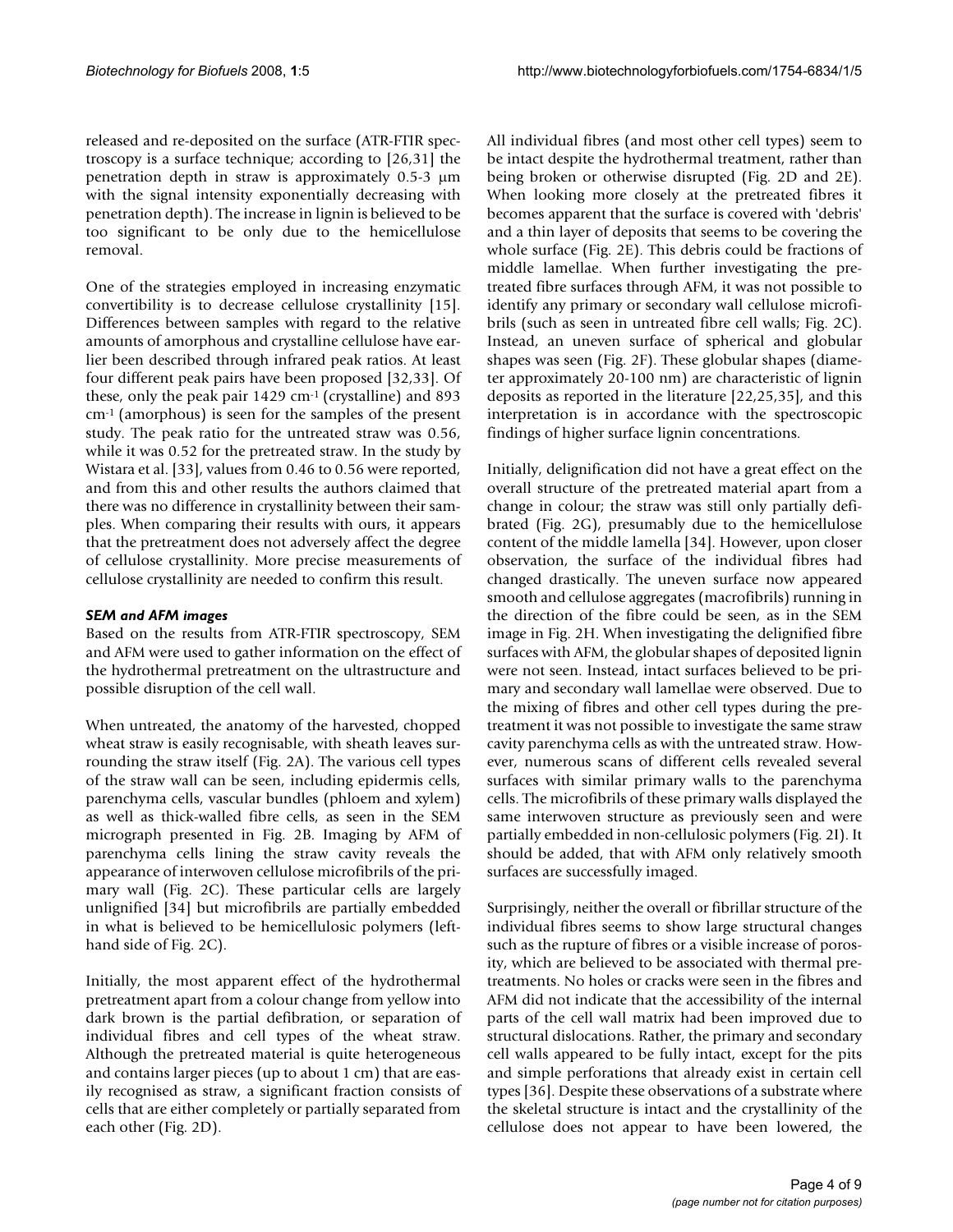

#### **Figure 2**

**Microscopy images**. SEM and AFM images of untreated **(A)**-**(C)**, hydrothermally pretreated **(D)**-**(F)**, delignified hydrothermally pretreated **(G)**-**(I)** and steam-exploded wheat straw **(J)**-**(L)**. In untreated wheat straw, the straw itself is surrounded by a sheath leaf (A, SEM image) and at slightly higher magnification the individual cells of the straw wall can be identified (B, SEM image). A high-resolution AFM scan (amplitude image) of a primary cell wall lining the straw cavity shows interwoven cellulose microfibrils, partially imbedded in non-cellulosic polymers (left-hand side of C). In hydrothermally pretreated wheat straw, the defibrating effect of the pretreatment causes the individual fibres to partially separate, as can be seen in D (SEM image). The pretreatment leaves a surface layer of debris and re-deposited cell-wall polymers on the individual fibres (E, SEM image). An AFM scan (amplitude image) of fibre surface shows the 'globular' deposits characteristic of lignin (F). No microfibrils are visible. Delignification of pretreated fibres causes no further separation of fibres (G and H, SEM images) but removes most of the surface layer/deposits seen in (E). Cellulose lamellae/agglomerates are now visible (H). An AFM scan (amplitude image) shows that delignification exposes intact, interwoven cellulose microfibrils (I). Steam explosion causes partially separated fibres with 90° compression bends (J, SEM image) and a surface layer with debris and droplets (K, SEM image). Droplets are indicated with arrows. High-resolution imaging of AFM shows globular surface deposits (L, amplitude image), similar to those seen on hydrothermally pretreated straw (F).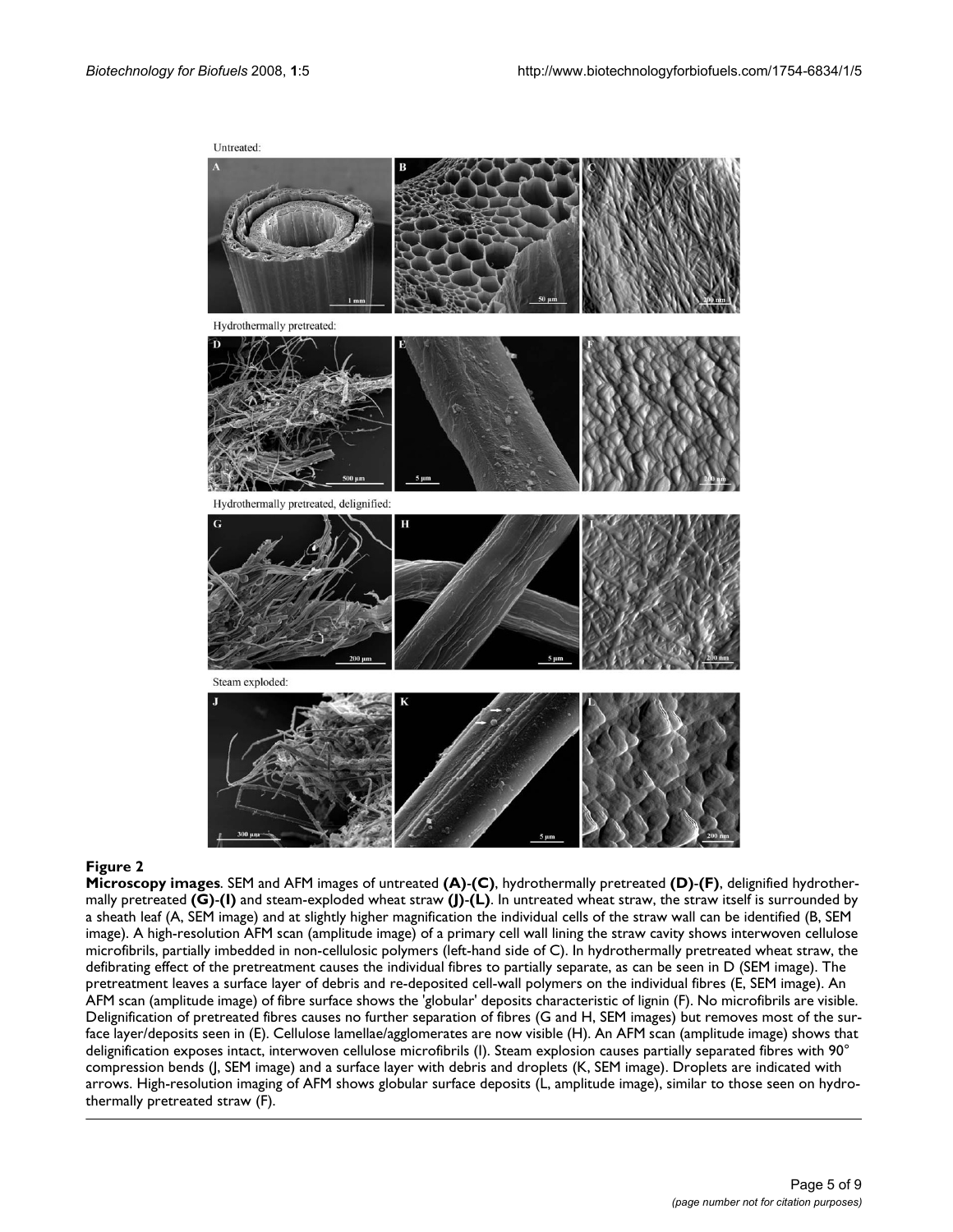hydrothermally pretreated straw has been shown to be easily digestible by enzymes [16,17]. Consequently, the effectiveness of the pretreatment must be related to hemicellulose removal and lignin re-localisation. This is in spite of the fact that lignin is not removed by the pretreatment and that lignin is known to be responsible for unproductive adsorption of cellulases [37,38]. It is well known that lignin encases the cellulose in the cell-wall matrix, hindering cellulases from reaching cellulose fibrils. We hypothesise that the migration of lignin to the outer surface exposes internal cellulose surfaces. More investigations are needed in order to confirm this. Selig et al. [39] have also observed the formation and migration of spherical lignin deposits onto the surface of fibres as a result of pretreatment. They also suggest that the deposited lignin can have a negative impact on the enzymatic cellulose hydrolysis. It is possible, however, that the surface lignin layer is easily removed by simple mechanical forces through mixing, due to lignin being less strongly bound to carbohydrate polymers compared with its native linkages. Furthermore, we theorise that the re-located lignin has exposed cellulose inside the cell wall, thus increasing the enzyme accessibility.

Based on these observations, we therefore propose that the re-localisation of lignin as well as partial hemicellulose removal are likely to be important factors in increasing the enzymatic digestibility of wheat straw through hydrothermal pretreatment. It seems that exposing cellulose through manipulation of hemicelluloses and lignin are equally as important as altering the crystallinity and rupture of the skeletal structure of the cell wall.

#### *Comparison with conventional steam explosion*

In order to understand whether the factors affecting biomass digestibility through hydrothermal pretreatment are of a more general nature, steam-exploded straw was also investigated microscopically and spectroscopically. Steam explosion is considered one of the most promising pretreatment technologies and is often combined with the addition of chemicals [5,6]. In our case the straw was impregnated with  $SO<sub>2</sub>$  prior to steam explosion. In principle, steam explosion is not unlike hydrothermal pretreatment. As such, the effect on compositional changes is also similar (Table 1).

As seen in Fig. 1 the FTIR spectra of the steam-exploded straw are similar to those of hydrothermally treated straw, both in general and in spectral ranges related to wax, hemicellulose and lignin. SEM investigations (Fig. 2J and 2K) showed that steam-exploded straw was more heterogeneous than hydrothermally pretreated straw, containing larger pieces of almost intact straw but also a larger fraction of individual fibres that had been compacted together. Some SEM images also showed droplets on the surface of the fibres (see the arrows in Fig. 2K). These droplets are also believed to be lignin, possibly formed through coalescence of smaller sized lignin deposits during the pretreatment as described in [39]. The difference in amount of larger lignin droplets between the different pretreatments may be due to varying water contents and pH during the treatment. AFM showed globular deposits similar to, but larger than those seen on hydrothermally pretreated straw (Fig. 2L).

### **Conclusion**

Hydrothermal pretreatment has proven to be an effective way of increasing the enzymatic digestibility of wheat straw for conversion into fermentable sugars for bioethanol production. However, it has been unclear how the pretreatment affects the ultrastructure and molecular organisation of the biomass.

It was found that the hydrothermal pretreatment had a partial defibrating effect on wheat straw, producing a heterogeneous substrate of semi-separated fibres. Interestingly, in contrast to what might be expected, individual fibres were intact with no evidence of disruption. It was found that the vast majority of all fibre surfaces (more than 90%) were covered with a layer of globular deposits. The deposits were established to be re-localised lignin. Upon delignification of pretreated fibres, the cellulose fibrillar structure of the cell walls was found to be intact. The conservation of the skeletal structure of the cell wall through pretreatment is not in accordance with the general perception that pretreatments must disrupt the structure of the cell wall in order to increase its accessibility to enzymes.

Partial hemicellulose removal and lignin re-localisation are important factors in increasing the digestibility of hydrothermally pretreated wheat straw, possibly more important than rupture of the skeletal cell-wall structure and modification of cellulose crystallinity. Results show that it is possible to pretreat wheat straw sufficiently without disrupting the cell wall. Thus, only a modest pretreatment is necessary in order to enzymatically digest the carbohydrates, provided that mixing is efficient [17].

Although much is known about the chemical changes caused by pretreatments of lignocellulose, little seems to be known of the physical changes. We believe that research and development of technologies must be accompanied by structural and molecular investigations of the biomass in order to achieve substantial progress.

#### **Methods** *Pretreatments*

The hydrothermal pretreatment was carried out at the IBUS pilot plant at Fynsværket in Odense, Denmark [16].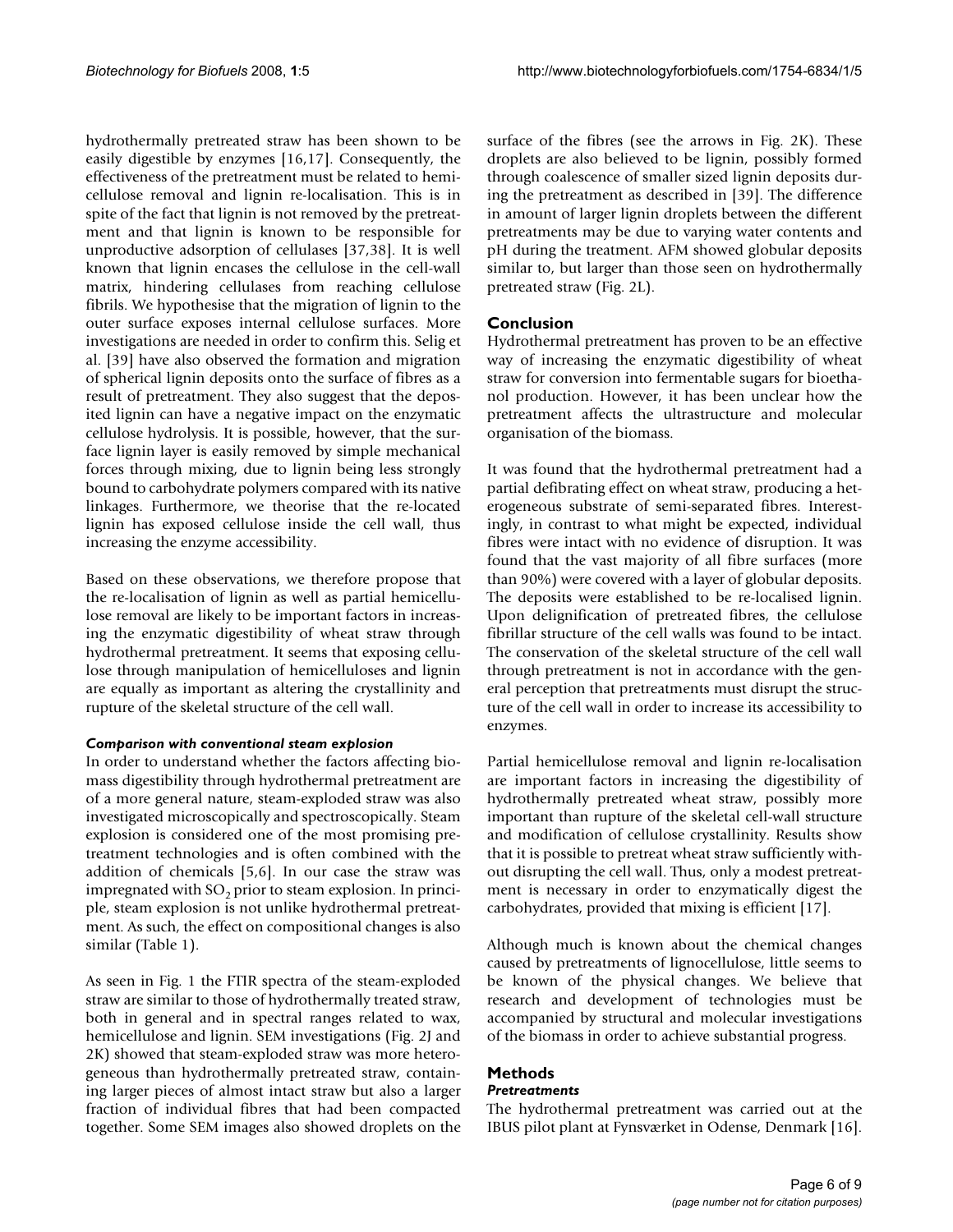Pretreatment was performed at a feed rate of 75 kg of chopped wheat straw (0-5 cm long pieces) per hour (or approximately 67.5 kg dry matter per hour), which is presoaked in water at 80°C for 6 minutes prior to being transported into the reactor. Residence time in the reactor averaged 6 minutes with the reactor temperature maintained at 195°C by injection of steam, and a counter-current flow of water of 250 litres per hour. No chemicals were added to the water or the steam. The dry-matter content of the pretreated straw out of the reactor was between 25% and 32% ( $w/w$ ). The pretreated straw was collected in plastic bags containing 30-50 kg of material and stored at 4°C for up to 5 months. The pretreated straw is used for hydrolysis and fermentation into bioethanol without any further treatment such as washing. For more information on this particular pretreatment technology as well as hydrolysis and fermentation studies with the pretreated material, see [16] and [17].

The steam-exploded straw was a gift from the Center for Chemistry and Chemical Engineering, Lund University, Sweden. The straw was pretreated as described in [38].

#### *Compositional analysis of straw*

The typical compositions of straw, pretreated straw, delignified pretreated straw and conventionally steamexploded straw were analysed using two-step acid hydrolysis according to the procedure published by NREL [40]. Before hydrolysis, the samples were dried at 45°C for 1 day. The dried samples were milled in a Braun coffee grinder. Dry matter was determined using a Sartorius MA 30 moisture analyser at 105°C. The content of monosaccharides in the hydrolysed samples (D-glucose, D-xylose and L-arabinose) was quantified on a Dionex Summit high-performance liquid chromatography (HPLC) system equipped with a Shimadzu RI-detector. The separation was performed in a Phenomenex Rezex RHM column at 80°C with 5 mM  $H_2SO_4$  as an eluent at a flow rate of 0.6 ml min-1. Samples were filtered through a 0.45 μm filter and diluted with eluent before analysis on HPLC.

#### *Straw sample preparation for analyses*

The straw samples analysed in this study consisted of an untreated control, hydrothermally pretreated material and steam-exploded straw, all of which were oven dried at 50°C for 24 hours. The hydrothermally pretreated straw was subsequently delignified by mixing approximately 25 g of dried straw with 800 ml MilliQ water, 40 ml of 98% glacial acetic acid and 20 g of sodium chlorite (NaClO<sub>2</sub>). The mixture was placed in a water bath at 80°C for 1 hour. The sodium chlorite and acetic acid additions were repeated twice, the second time with the addition of glacial acetic acid only. The reaction was terminated by cooling to 10°C. The holocellulose was isolated by filtration through a glass filter and rinsing with ice-cold MilliQ

water, followed by oven-drying at 50°C for 24 hours. For SEM, the straw was lyophilised without prior oven-drying.

#### *ATR-FTIR spectroscopic analysis*

ATR-FTIR spectra (4000-700 cm-1) were obtained using an ABB Bomem FTIR spectrometer equipped with a SensIR/ Durascope diamond. An ATR accessory was used to qualitatively identify chemical changes in the pretreated wheat straw. Spectra were obtained with 4 cm-1 resolution, and 128 scans for the background spectrum and 64 scans for each sample spectrum were performed. After drying, the straw sample was pressed against the diamond surface using a spring-loaded anvil to obtain the same pressure for each sample. To ensure that the surfaces measured were similar to those investigated by microscopy, the samples were not homogenised prior to spectral analysis. The risk taken when selecting this procedure was that the surface cells of the untreated straw were not representative for the bulk material. In order to check whether this was the case, some untreated material was ground to a fine powder, and ATR-FTIR spectra were obtained from the homogenised material. No significant differences were found between these spectra and those from the non-homogenised samples.

Spectra were recorded from three different sub-samples per sample type, and all spectra were corrected according to the standard normal variate (SNV) method [41]. The mean spectrum of the three corrected spectra is presented for each sample type.

#### *SEM analysis*

SEM analysis was performed with a FEI Quanta 200 (FEI Company, Eindhoven, The Netherlands) operated at 20 kV. The samples were coated (gold/palladium) with a SC7640 Suto/Manual High Resolution Sputter Coater (Quorum Technologies, Newhaven, UK).

#### *AFM analysis*

All AFM measurements were made with a MultiMode scanning probe microscope with a Nanoscope IIIa controller (Veeco Instruments Inc, Santa Barbara, CA). Images were acquired in TappingMode with an etched silicon probe (MPP-12100, Veeco NanoProbe, Santa Barbara, CA). An auto-tuning resonance frequency range of approximately 150-300 kHz with a scan rate of 0.5-3 Hz (usually around 2 Hz) was used. The drive amplitude and amplitude set-point were adjusted during measurements to minimise scanning artefacts. Height, amplitude and phase images were captured simultaneously. Scan size varied from 500 nm to 5.0 μm but was usually 1 μm.

Samples were fixed on metal discs with double-sided adhesive tape. All images were measured in air. Images were collected from a minimum of 20 different fibres for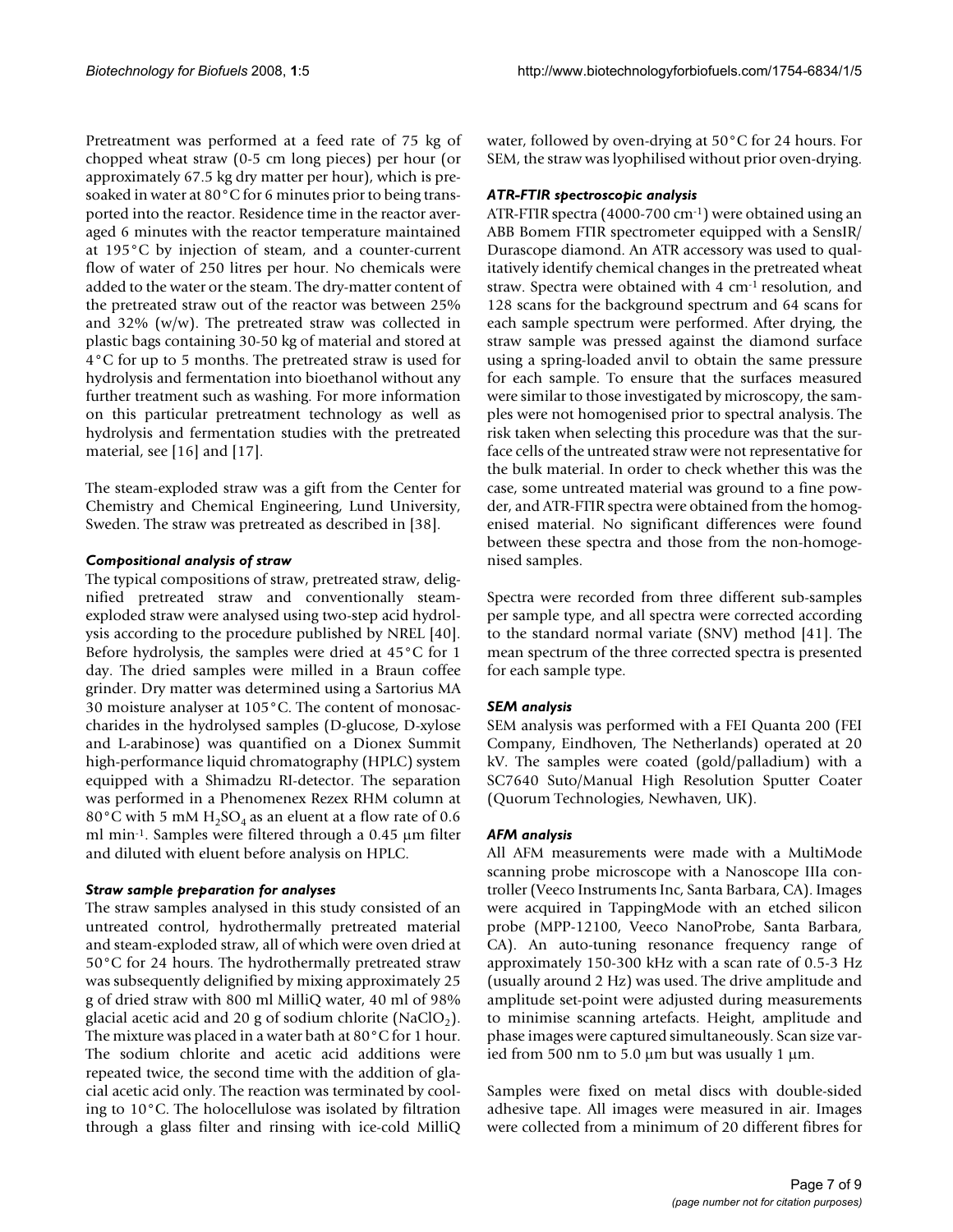each treatment with representative images displayed in the present paper. To eliminate external vibration noise, the microscope was placed on an active vibration-damping table. All AFM images were recorded in a  $512 \times 512$ pixel format and analysed and processed (contrast, illumination and plane fitting) by the accompanying Veeco Nanoscope software.

#### **Competing interests**

The authors declare that they have no competing interests.

#### **Authors' contributions**

JBK carried out the AFM and SEM work, participated in the spectroscopic measurements and drafted the manuscript. LGT carried out the spectroscopic measurements, analysed the spectra and drafted most of the spectroscopically related parts of the manuscript. CF participated in the AFM work as well as design and coordination of the study. HJ carried out the composition analyses, participated in the SEM work and helped to draft the manuscript. TE participated in the AFM work and the experimental design. All authors suggested modifications to the draft, commented on several preliminary versions of the text and approved the final manuscript

#### **Acknowledgements**

M Galbe and C Roslander at Department of Chemical Engineering, Center for Chemistry and Chemical Engineering, Lund University, Sweden, are gratefully acknowledged for performing the steam explosion of wheat straw. DONG Energy, Denmark, is gratefully acknowledged for the hydrothermally pretreated wheat straw. The project is financially supported by the Danish Research Agency contract 2104-05-0008.

#### **References**

- 1. Gray KA, Zhao L, Emptage M: **Bioethanol.** *Curr Opin Chem Biol* 2006, **10:**141-146.
- 2. Hahn-Hägerdal B, Galbe M, Gorwa-Grauslund MF, Lidén G, Zacchi G: **Bio-ethanol - the fuel of tomorrow from the residues of today.** *Trends Biotechnol* 2006, **24:**549-556.
- 3. Lin Y, Tanaka S: **Ethanol fermentation from biomass resources: current state and prospects.** *Appl Microbiol Biotechnol* 2006, **69:**627-642.
- 4. Himmel ME, Ding SY, Johnson DK, Adney WS, Nimlos MR, Brady JW, Foust TD: **Biomass recalcitrance: Engineering plants and enzymes for biofuels production.** *Science* 2007, **315:**804-807.
- 5. Wyman CE, Dale BE, Elander RT, Holtzapple M, Ladisch MR, Lee YY: **Coordinated development of leading biomass pretreatment technologies.** *Bioresour Technol* 2005, **96:**1959-1966.
- 6. Ramos LP: **The chemistry involved in the steam treatment of lignocellulosic materials.** *Quim Nova* 2003, **26:**863-871.
- 7. Chang VS, Holtzapple MT: **Fundamental factors affecting biomass enzymatic reactivity.** *Appl Biochem Biotechnol* 2000, **84:**5-37.
- 8. Ballesteros I, Negro MJ, Oliva JM, Cabanas A, Manzanares P, Ballesteros M: **Ethanol production from steam-explosion pretreated wheat straw.** *Appl Biochem Biotechnol* 2006, **129- 132:**496-508.
- 9. Chen HZ, Liu L: **Unpolluted fractionation of wheat straw by steam explosion and ethanol extraction.** *Bioresour Technol* 2007, **98:**666-676.
- 10. Um BH, Karim MN, Henk LL: **Effect of sulfuric and phosphoric acid pretreatments on enzymatic hydrolysis of corn stover.** *Appl Biochem Biotechnol* 2003, **105:**115-125.
- 11. Kim TH, Lee YY: **Fractionation of corn stover by hot-water and aqueous ammonia treatment.** *Bioresour Technol* 2006, **97:**224-232.
- 12. Teymouri F, Laureano-Perez L, Alizadeh H, Dale BE: **Optimization of the ammonia fiber explosion (AFEX) treatment parameters for enzymatic hydrolysis of corn stover.** *Bioresour Technol* 2005, **96:**2014-2018.
- 13. Laser M, Schulman D, Allen SG, Lichwa J, Antal MJ, Lynd LR: **A comparison of liquid hot water and steam pretreatments of sugar cane bagasse for bioconversion to ethanol.** *Bioresour Technol* 2002, **81:**33-44.
- 14. Negro MJ, Manzanares P, Ballesteros I, Oliva JM, Cabanas A, Ballesteros M: **Hydrothermal pretreatment conditions to enhance ethanol production from poplar biomass.** *Appl Biochem Biotechnol* 2003, **105:**87-100.
- 15. Jørgensen H, Kristensen JB, Felby C: **Enzymatic conversion of lignocellulose into fermentable sugars: challenges and opportunities.** *Biofpr* 2007, **1:**119-134.
- 16. Thomsen MH, Thygesen A, Jørgensen H, Larsen J, Christensen BH, Thomsen AB: **Preliminary results on optimisation of pilot scale pre-treatment of wheat straw used in co-production of bioethanol and electricity.** *Appl Biochem Biotechnol* 2006, **129- 132:**448-460.
- 17. Jørgensen H, Vibe-Pedersen J, Larsen J, Felby C: **Liquefaction of lignocellulose at high solids concentrations.** *Biotechnol Bioeng* 2007, **96:**862-870.
- 18. Larsen J, Petersen MØ, Thirup L, Li HW, Iversen FK: **The IBUS process - lignocellulosic bioethanol close to a commercial reality.** *Chem Eng Technol* 2008 in press.
- 19. Ding SY, Himmel ME: **The maize primary cell wall microfibril: a new model derived from direct visualization.** *J Agric Food Chem* 2006, **54:**597-606.
- 20. Kirby AR, Gunning AP, Waldron KW, Morris VJ, Ng A: **Visualization of plant cell walls by atomic force microscopy.** *Biophys J* 1996, **70:**1138-1143.
- 21. Morris VJ, Gunning AP, Kirby AR, Round A, Waldron K, Ng A: **Atomic force microscopy of plant cell walls, plant cell wall polysaccharides and gels.** *Int J Biol Macromol* 1997, **21:**61-66.
- 22. Yan L, Li W, Yang J, Zhu Q: **Direct visualization of straw cell walls by AFM.** *Macromol Biosci* 2004, **4:**112-118.
- 23. Gustafsson J, Ciovica L, Peltonen J: **The ultrastructure of spruce kraft pulps studied by atomic force microscopy (AFM) and X-ray photoelectron spectroscopy (XPS). 44:**661-670.
- 24. Medeiros RG, Silva LP, Azevedo RB, Silva FG Jr, Filho EXF: **The use of atomic force microscopy as a tool to study the effect of a xylanase from** *Humicola grisea* **var.** *thermoidea* **in kraft pulp bleaching.** *Enzyme Microb Technol* 2007, **40:**723-731.
- 25. Poggi MA, Mancosky DG, Bottomley LA, Lucia LA: **Atomic force microscopic analysis of hydrogen peroxide bleached kraft northern black spruce fibres.** *J Microsc (Oxford)* 2005, **220:**77-83.
- 26. Merk S, Blume A, Riederer M: **Phase behaviour and crystallinity of plant cuticular waxes studied by Fourier transform infrared spectroscopy.** *Planta* 1998, **204:**44-53.
- 27. Chen LM, Wilson RH, McCann MC: **Investigation of macromolecule orientation in dry and hydrated walls of single onion epidermal cells by FTIR microspectroscopy.** *J Mol Struct* 1997, **408:**257-260.
- 28. Gastaldi G, Capretti G, Focher B, Cosentino C: **Characterization and proprieties of cellulose isolated from the** *Crambe abyssinica* **hull.** *Ind Crops Prod* 1998, **8:**205-218.
- 29. Owen NL, Thomas DW: **Infrared studies of hard and soft woods.** *Appl Spectrosc* 1989, **43:**451-455.
- 30. Stewart D, Wilson HM, Hendra PJ, Morrison IM: **Fourier-transform infrared and Raman-spectroscopic study of biochemical and chemical treatments of oak wood (***Quercus rubra***) and barley (***Hordeum vulgare***) straw.** *J Agric Food Chem* 1995, **43:**2219-2225.
- 31. Inglesby MK, Gray GM, Wood DF, Gregorski KS, Robertson RG, Sabellano GP: **Surface characterization of untreated and solvent-extracted rice straw.** *Colloids Surf B Biointerfaces* 2005, **43:**83-94.
- 32. Hulleman SHD, Vanhazendonk JM, Vandam JEG: **Determination of crystallinity in native cellulose from higher-plants with diffuse-reflectance Fourier-transform infrared-spectroscopy.** *Carbohydr Res* 1994, **261:**163-172.
- 33. Wistara N, Zhang X, Young RA: **Properties and treatments of pulps from recycled paper. Part II. Surface properties and crystallinity of fibers and fines.** *Cellulose* 1999, **6:**325-348.